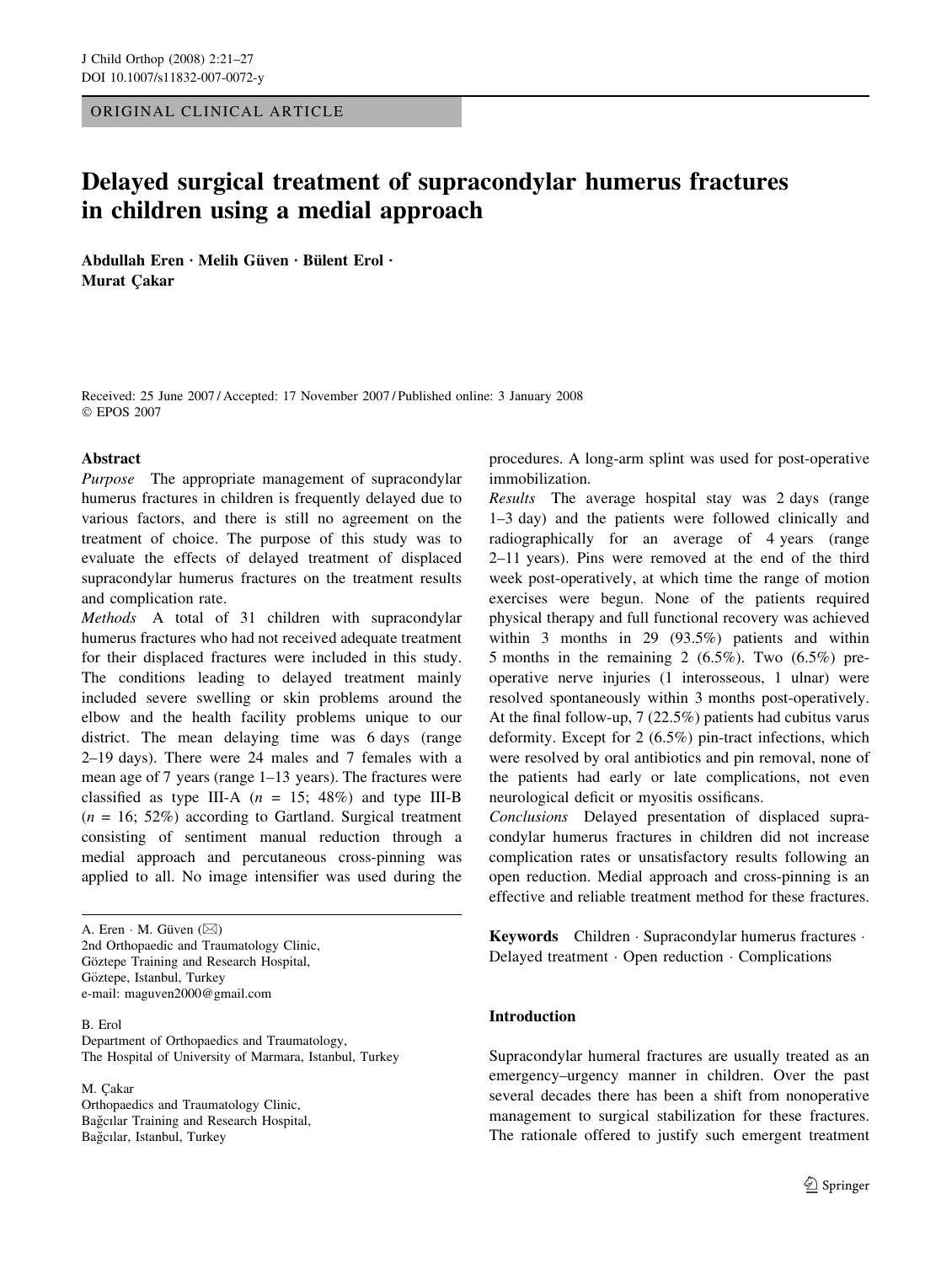has traditionally been to minimize swelling in an effort to decrease the risk of perioperative complications—such as compartment syndrome, infection and nerve injuries—and to reduce the likelihood that a conversion to an open reduction will be needed  $[1-3]$ . However, some authors have found no significant difference between early and delayed treatment of supracondylar humeral fractures in children with regard to perioperative complications and the need for open reduction [[4](#page-5-0), [5](#page-5-0)].

Severe swelling or skin problems around the elbow are the universally accepted conditions that delay a surgical intervention following a supracondylar humeral fracture in children. In developing countries, problems relating to the disorganized health insurance system and some traditional incorrect interventions (by some non-doctor personnel) unique to that specific country can also significantly influence the time interval between the injury and the definitive treatment. Under these circumstances, the management of a late-presented supracondylar humerus fracture becomes an inevitable obligation for the orthopedic surgeon.

Closed reduction with percutaneous crossed K-wires has gained support as the preferred method of treatment for supracondylar humerus fractures in children [[1,](#page-5-0) [6–9\]](#page-5-0). If attempts at closed reduction fail, then open reduction of the fracture followed by cross-pinning should be considered. Open reduction may also frequently be required in latepresented supracondylar humeral fractures. The purpose of this study was to present the long-term results of patients who underwent delayed surgery for their supracondylar humerus fractures by means of the open medial approach.

#### Materials and methods

The patient database at the Ministry of Health Göztepe Training and Research Hospital Orthopaedic Clinics was searched for the time period January 1992 to February 2005 for patients who had undergone surgery for supracondylar humerus fractures. Hospital records and radiographs were reviewed and only those patients who had delayed treatment for a type-III supracondylar fracture, as defined by the lack of cortical contact between the proximal and distal fragments, were included in the study. Exclusion criteria were an age of greater than 18 years, open fracture, nondisplaced fracture, metabolic bone disease, a dysvascular extremity and ipsilateral upperextremity fracture.

There were 24 males and 7 females with a mean age of 7 years (range 1–13 years). All fractures were extension type and classified as type III-A ( $n = 15$ ; 48%) and type III-B ( $n = 16$ ; 52%), according to Wilkins modification of Gartland classification [[10\]](#page-5-0). None of the patients in this

series had received adequate treatment for their displaced supracondylar humerus fracture within the first 24 h following injury.

Hospital charts were reviewed to determine the date of injury, time of injury and arrival at our hospital (emergency department or outpatient clinics), time of operation, preand post-operative neurological and vascular examination, other pertinent physical examination findings (i.e., closed vs. open injury), exact description of operation, perioperative complications, total number of hospital days and date of resolution of any neurological or vascular compromise. The conditions leading to delayed treatment were also searched in detail. This investigation included the conditions leading to delay, both before and after the admission of the patients to our hospital. All attempts to reduce these fractures closely in other centers or in our hospital emergency department were also recorded.

Pre-operative radiographs and hospital records were evaluated to determine the type-III nature of the fractures, the classification of those fractures into extension- and flexion-type injuries, and the direction of displacement in the extension type into posterolateral and posteromedial categories. The radiographs, made at the time of injury and/ or at the delayed admission to our hospital, were used for the radiographic evaluation (Figs. [1,](#page-2-0) [2](#page-2-0)). Due to lack of a C-arm machine in the operating room, no more attempts were performed for close reduction of the fractures. All patients in this series received a surgical treatment consisting of sentiment manual reduction through a medial approach and percutaneous cross-pinning (Figs. [3](#page-3-0), [4\)](#page-3-0).

Post-operatively, a posterior long-arm splint was applied to all children for 3–4 weeks according to the radiographic healing. In patients that had exact healing radiographically at the end of third post-operative week, the K-wires and splint were removed, and range-of-motion exercises were started. For the others, both splint and K-wires were removed at the end of the fourth post-operative week. Clinical evaluation of the final follow-up was based on the carrying angle and the arc of flexion–extension of both the injured and uninjured elbows. Radiographic assessment of both elbows was performed using the Baumann's angle and humero-ulnar angle for adults. All the radiological and clinical assessments on the final follow-up were made by other surgeons in the same clinic.

### Results

The average hospital stay was 2 days (range 1–3 days), and the average follow-up time was 4 years (range 2–11 years) in this series. The average time interval between the initial injury and the surgical procedures (the mean delaying time) was 6 days (range  $2-19$  days). Except for 7  $(22.5\%)$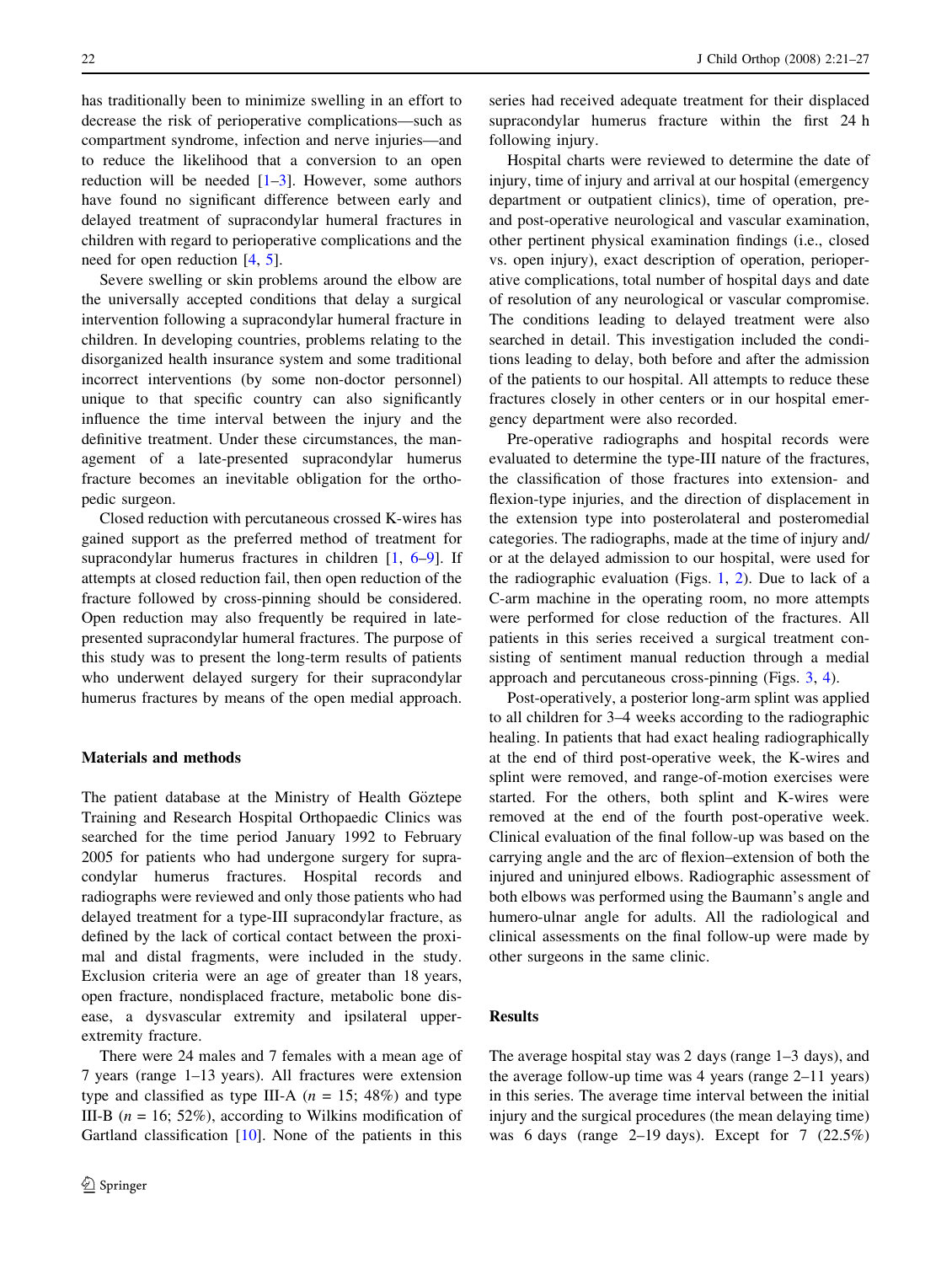<span id="page-2-0"></span>Fig. 1 A 6-year-old boy fell from a bicycle and sustained an injury to the left elbow. The plain anteroposterior and lateral radiographs showed type III-A displaced supracondylar humerus fracture at the time of injury



Fig. 2 The 6-year-old boy was referred to our hospital 10 days after the initial injury because of failure of close reduction. The anteroposterior and lateral radiographs showed severe displacement



children who were admitted to our hospital within the first 24 h, 24 (77.5%) of 31 patients in this series were seen in another (sometimes more than one) medical center, outpatient clinic or hospital initially and had a transient or permanent therapeutic intervention. These 24 patients were admitted to our hospital after the first day of injury. While some children were referred to our hospital after a longarm splint applied to the affected extremity without any attempt for closed reduction, the rest were followed in a long-arm cast following an inadequate fracture reduction. The 7 who were directly admitted in the first 24 h underwent an unsuccessful closed reduction in the emergency department and were operated on on the next available surgery day.

Except for 2 (6.5%) patients with anterior interosseous and ulnar nerve injuries pre-operatively, which resolved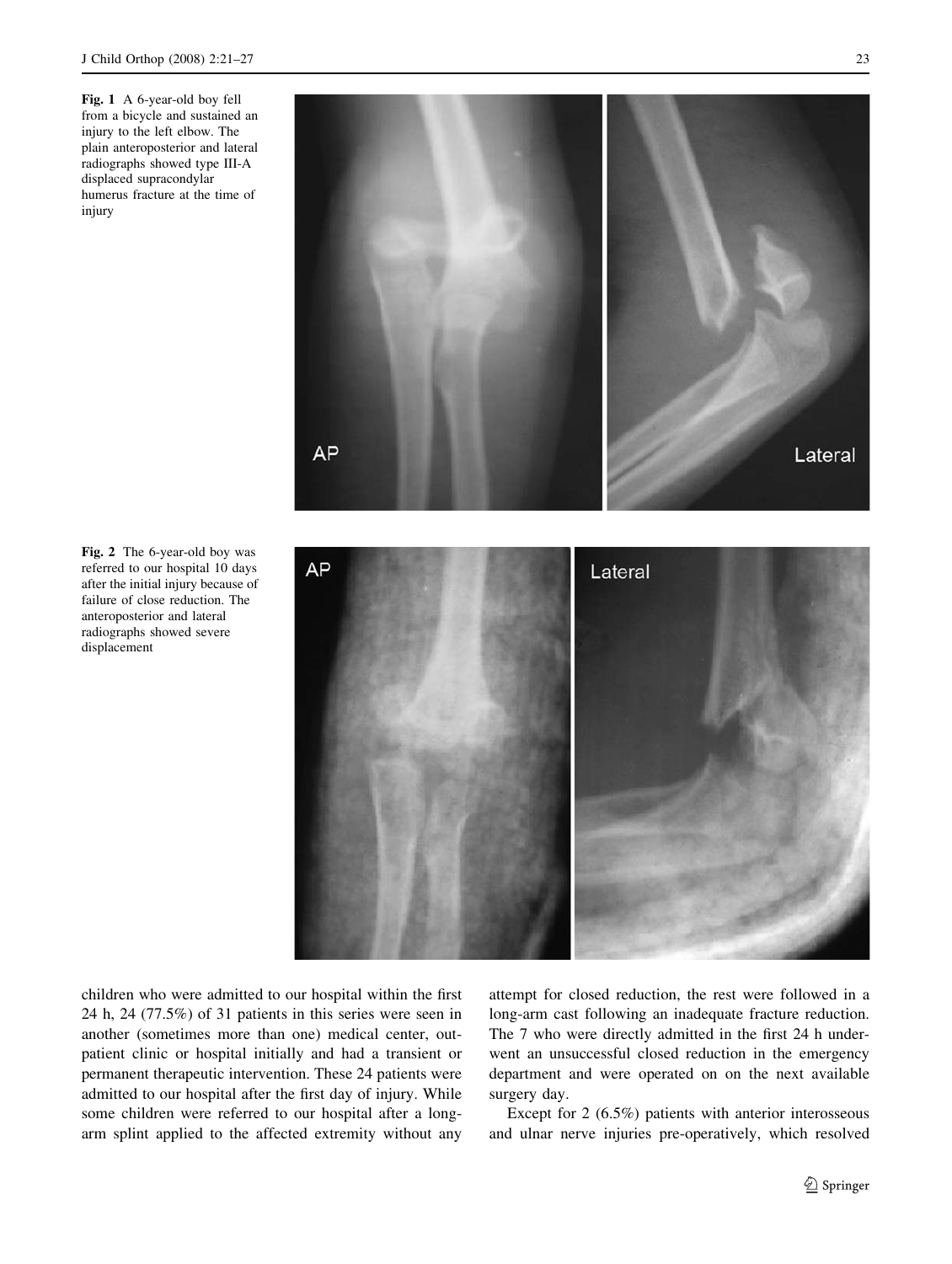<span id="page-3-0"></span>

Fig. 3 The *line drawing* shows sentiment manual reduction using a medial approach

spontaneously within 3 months post-operatively, none of the patients had neurological involvement before or after the operations. Patients with neurological injury underwent

24 J Child Orthop (2008) 2:21–27

the electromyography examination to achieve correct diagnosis and follow-up. Pin-tract infection developed in 2 (6.5%) patients during the second post-operative week. These infections were resolved with a course of oral antibiotics and pin removal after adequate osseous healing. In 7 (22.5%) patients, a mean carrying angle loss of  $12.4^{\circ}$ (range 6°-29°) was observed. None of the patients developed myositis ossificans or cubitus varus. At the final follow-up all patients had full range of motion of the affected elbow (Fig. [5](#page-4-0)). The radiographic examination revealed an average Baumann's angle of 76.8° (range 71°– 89°). Mean humero–ulnar angle was 4° in males (range  $-5^{\circ}$  to 11°) and 6.8° in females (range  $-10^{\circ}$  to 14°). Full functional recovery was obtained within 3 months in 29 (93.5%) patients (average elbow extension  $0^{\circ}$ , flexion 140 $^{\circ}$ ) and within 5 months in the remaining 2 (6.5%) patients (average elbow extension 3°, flexion 138°).

## Discussion

Displaced supracondylar humeral fractures in children may be associated with vascular, neurological and infectious complications in addition to difficulties in achieving and maintaining a satisfactory reduction [[11–13\]](#page-5-0). Many authors have previously expressed the opinion that emergent treatment of these fractures is necessary to avoid such complications [\[2](#page-5-0), [3,](#page-5-0) [14–16\]](#page-6-0). However, others have not been able to identify a difference between emergent and urgent

Lateral АP

Fig. 4 Early post-operative anteroposterior and lateral radiographs after open reduction using a medial approach and cross-pinning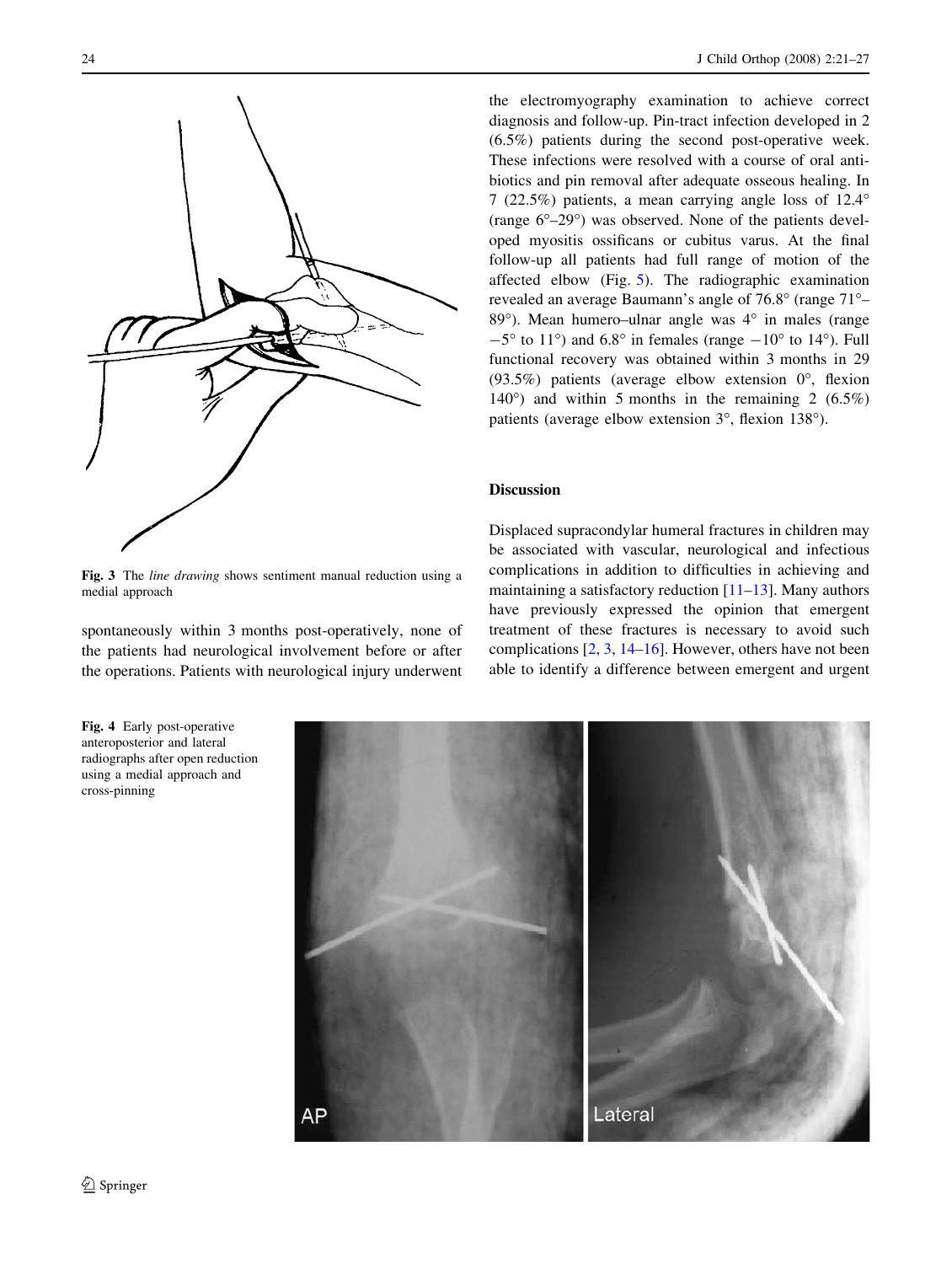<span id="page-4-0"></span>Fig. 5 The 6-year-old boy had full range of motion on the left elbow 5 years post-operatively. The anteroposterior radiograph showed 15° humero-ulnar angles on the both elbows



interventions with regard to open reduction and peri- and post-operative complications [[4,](#page-5-0) [5](#page-5-0)].

There are various factors leading to delayed treatment following supracondylar humeral fractures in children. Inability to achieve a satisfactory closed reduction of the fracture due to continued swelling and/or skin problems is the main concern. In addition to these medical conditions, the need for open reduction and internal fixation increases as the time until surgery increases. The rate of conversion to open reduction has been reported as ranging from less than 3% to about 46% [[13,](#page-5-0) [18–20](#page-6-0)]. Cheng et al. [[21\]](#page-6-0) reported a series of 180 patients with type-III supracondylar fractures, with an open reduction rate approaching 38%. However, in this series, only 17% of the fractures were presented on the day of injury. In our series, 22.5% of the patients were admitted to our institution on the day of injury; however, due to unsuccessful closed reduction performed in the emergency department, all these patients were scheduled for open reduction. The health facility problems relating to the disorganized health insurance system unique to our country constituted the main reasons for the delayed presentation of these patients to our hospital. In addition, some of the children were treated by nondoctor personnel (witch doctors; still common in developing countries) initially, before being referred to a medical center. A closed reduction was attempted in the emergency department for all children, regardless of whether they had already undergone closed reduction. However, in none of them was an acceptable reduction achieved. Surgical treatment was performed on the next available surgery day.

Prior to the 1999 report by Iyengar et al. [\[17](#page-6-0)], addressing the issue of surgical timing as it relates to complications following supracondylar fracture surgery, these fractures had been treated as an emergency. Those authors focused on several clinical parameters, including the need to convert to open reduction, nerve injury and signs of compartment syndrome such as decreased grip strength. Their main outcome variable was the need to convert to open reduction, which occurred in 3 (%13) of the 23 patients in the early-treatment group compared with 6 (%17) of the 35 patients in their delayed-treatment group. The authors were unable to identify any significant differences between their early and delayed surgical groups concerning associated nerve injuries and measured parameters.

Mehlman et al. [[4\]](#page-5-0) performed a similar study to investigate the effect of surgical timing on the perioperative complications. In their series, 52 patients had early (8 h or less following injury) and 146 patients had delayed (more than 8 h following injury) surgical treatment of a displaced supracondylar humeral fracture. The authors found no significant difference between the two groups with respect to the need for conversion to open reduction, pin-tract infection or iatrogenic nerve injury. No compartment syndrome occurred in either group.

The treatment options reported in the literature for delayed presentation of displaced supracondylar humeral fractures are re-manipulation [\[22](#page-6-0)], skin traction [\[23](#page-6-0)], delayed percutaneous pinning after skeletal traction [[24\]](#page-6-0) and open surgery [[25\]](#page-6-0). Devnani [\[23](#page-6-0)] reported that gradually reducing the fracture with traction reduced the risks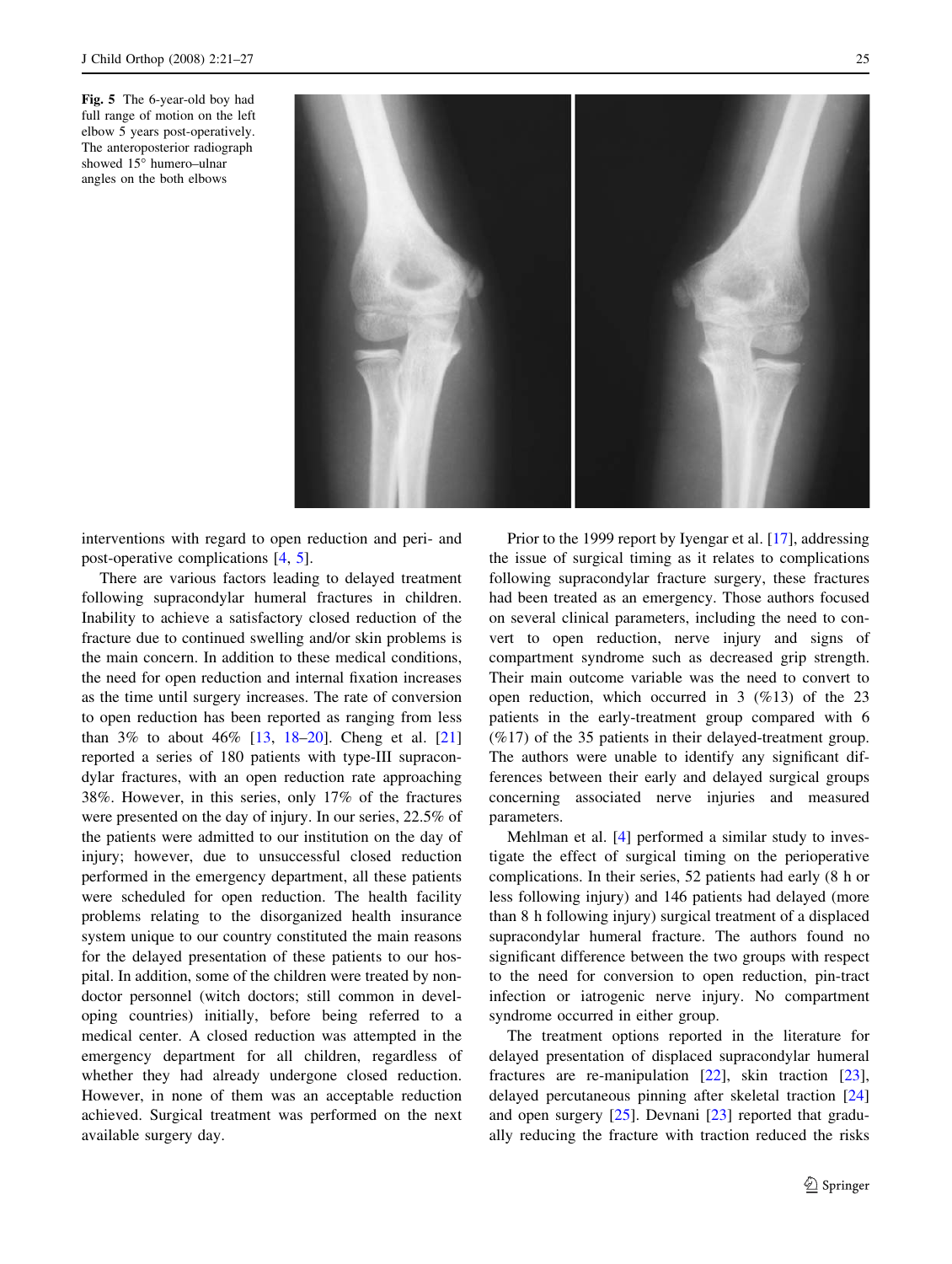<span id="page-5-0"></span>related with delayed supracondylar humeral fractures. The mean delaying time was 5.6 days in his series, and 5 (18%) cubitus varus deformities were corrected later by an osteotomy. The average hospital stay was 14 days. He had poor results in children with posteromedial angulation. Agus et al. [\[24](#page-6-0)] evaluated 13 children treated with closed percutaneous pinning after skeletal overhead traction. There were two fair functional results in that series. Lal and Bhan [\[25](#page-6-0)] reported a series of 20 children with delayed open reduction by means of a posterior approach for supracondylar humeral fractures. The delaying time changed between 11 and 17 days in this study. Of the patients, 35% had cubitus varus deformity, and the loss of range of motion was 70%. In our series, the delaying time was 6 days on average (range 2–19 days); 7 (22.5%) patients had cubitus varus deformity with a mean carrying angle loss of 12.4 $\textdegree$  (range 6 $\textdegree$ -29 $\textdegree$ ); none of the patients required physical therapy; full functional recovery was achieved within 3 months in 29 (93.5%) patients; and there was no evidence of a correlation between duration of immobilization and delay in range of motion recovery.

Deep infections or osteomyelitis is rare following surgical treatment of displaced supracondylar humeral fractures; pin-tract infections usually are seen [\[26](#page-6-0)]. Recently reported rates of infection associated with percutaneous fixation have ranged from 2.4 to 6.6% [13, [21,](#page-6-0) [27\]](#page-6-0). In our study, the infection rate was 6.5%. All these infections were pin tract and resolved with a course of oral antibiotics followed by pin removal after adequate osseous healing.

Nerve injuries associated with displaced supracondylar humeral fractures may be separated into those associated with the injury itself and those associated with treatment of the injury [[28\]](#page-6-0). Although a crossed K-wire configuration has been shown to be biomechanically superior [\[29](#page-6-0)], recent approaches to treatment have de-emphasized the need for medial pins in the treatment of these fractures because of the increased morbidity associated with such pins [[30,](#page-6-0) [31](#page-6-0)]. A literature review demonstrated 3.6% iatrogenic nerve injury, with the ulnar nerve being involved in 81% of these cases [6, 11, [28,](#page-6-0) [30–32\]](#page-6-0). In this series, we performed crossed K-wire configuration in all patients. We observed no iatrogenic nerve injury and the nerve injuries that existed pre-operatively were resolved within 3 months post-operatively. Volkmann ischemic contracture is a rare event, with a prevalence of 0.5% or less [\[33](#page-6-0)]. In our study, we found no cases of compartment syndrome.

In summary, we were unable to identify any significant difference in perioperative complication rates of displaced supracondylar fractures of the humerus in children who had delayed treatment. Delayed treatment significantly increases the need for open reduction of the fracture fragments. If intraoperative fluoroscopy was available, closed reduction would be possible in our cases. We identified no increase in infection, iatrogenic nerve injury or Volkmann ischemic contracture following an open reduction in those patients treated more than 24 h after injury. These fractures can be treated as an urgency; however, despite being treated in the following few days after injury, perioperative complication rates did not appear to be increased significantly. Open reduction using a medial approach is a safe method for delayed presentation of displaced supracondylar humeral fractures in children and can be applied without an image intensifier or X-ray control. In our study, 22.5% of the patients had cubitus varus deformity. This is similar to that observed in other series in the literature. However, our functional recovery time is better than in these reports and similar to that seen with closed percutaneous pinning.

#### References

- 1. Harris IE (1992) Supracondylar fractures of the humerus in children. Orthopedics 15:811–817
- 2. Minkowitz B, Busch MT (1994) Supracondylar humerus fractures. Current trends and controversies. Orthop Clin North Am 25:581–594
- 3. Paradis G, Lavallee P, Gagnon N, Lemire L (1993) Supracondylar fractures of the humerus in children: technique and results of crossed percutaneous K-wire fixation. Clin Orthop 297:231– 237
- 4. Mehlman CT, Strub WM, Roy DR, Wall EJ, Crawford AH (2001) The effect of surgical timing on the perioperative complications of treatment of supracondylar humeral fractures in children. J Bone Joint Surg Am 83:323–327
- 5. Sibinski M, Sharma H, Bennet GC (2006) Early versus delayed treatment of extension type-3 supracondylar fractures of the humerus in children. J Bone Joint Surg Br 88(3):380–381
- 6. Pirone AM, Graham HK, Krajbich JI (1988) Management of displaced extension type supracondylar fractures of the humerus in children. J Bone Joint Surg Am 70:641–650
- 7. Gjerloff C, Shobjerg JO (1988) Percutaneous pinning of supracondylar fractures of the humerus. Acta Orthop Scand 49:597– 599
- 8. Mehserle WL, Meehan PL (1991) Treatment of displaced supracondylar fracture of the humerus (type III) with closed reduction and percutaneous cross-pin fixation. J Pediatr Orthop 6:705–711
- 9. Smith JPJ, Snowdowne RB, Du Toit WJ (1996) The management of supracondylar fractures of the humerus in children. J Bone Joint Surg 6:23–27
- 10. Wilkins KE (1990) The operative management of supracondylar fractures. Orthop Clin North Am 21:269–289
- 11. Brown IC, Zinar DM (1995) Traumatic and iatrogenic neurological complications after supracondylar humerus fractures in children. J Pediatr Orthop 15:440–443
- 12. Crawford AH, Oestreich AE (1983) Danger of loss of reduction of supracondylar elbow fracture during radiography. J Pediatr Orthop 3:523
- 13. Cramer KE, Devito DP, Green NE (1992) Comparison of closed reduction and percutaneous pinning versus open reduction and percutaneous pinning in displaced supracondylar fractures of the humerus in children. J Orthop Trauma 6:407–412